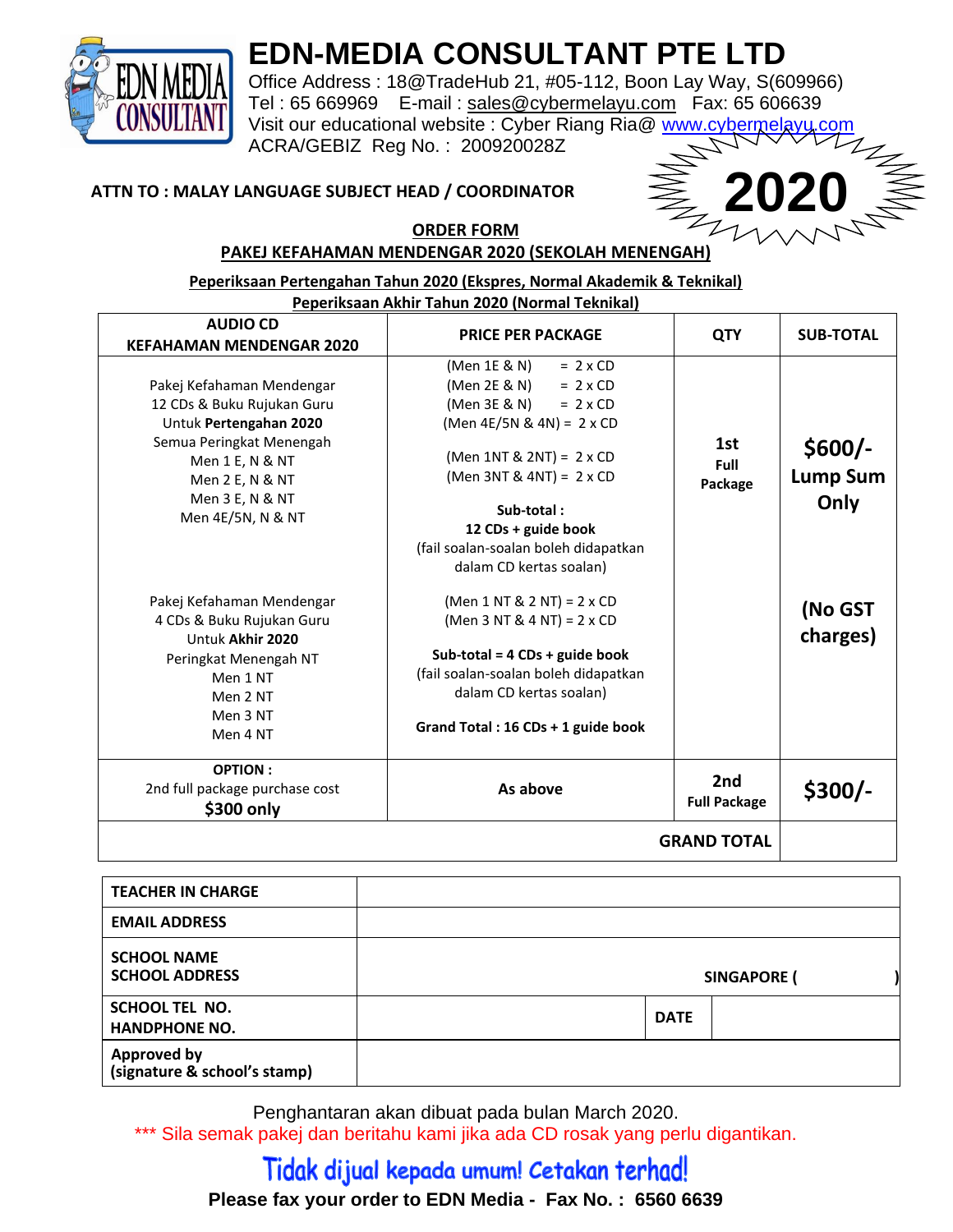

### **EDN-MEDIA CONSULTANT PTE LTD**

Office Address : 18@TradeHub 21, #05-112, Boon Lay Way, S(609966) Tel : 65 669969 E-mail : [sales@cybermelayu.com](mailto:sales@cybermelayu.com) Fax: 65 606639 Visit our educational website : Cyber Riang Ria@ [www.cybermelayu.com](http://www.cybermelayu.com/) ACRA/GEBIZ Reg No. : 200920028Z

#### **ATTN TO : MALAY LANGUAGE SUBJECT HEAD/COORDINATOR**

#### **ORDER FORM VIDEO LISAN 2020 (SEKOLAH MENENGAH) ORAL VIDEO 2020**



**Peperiksaan Pertengahan Tahun 2020 (Ekspres, Normal Akademik & Teknikal) Peperiksaan Akhir Tahun 2020 (Normal Teknikal)**

| S/N                     | <b>ORAL VIDEO - SA1</b>   | Price per set                              | No. of Set | Sub-Total        |
|-------------------------|---------------------------|--------------------------------------------|------------|------------------|
| $\mathbf{1}$            | $1E - (2 \text{ videos})$ | $$75.00 - (1 CD + 1 free duplicate copy)$  |            |                  |
| $\overline{2}$          | 2E - (2 videos)           | \$75.00 - $(1 CD + 1 free duplicate copy)$ |            |                  |
| $\overline{\mathbf{3}}$ | 3E - (2 videos)           | \$75.00 - $(1 CD + 1 free duplicate copy)$ |            |                  |
| 4                       | 4E - (2 videos)           | $$75.00 - (1 CD + 1 free duplicate copy)$  |            |                  |
| 5                       | 1NA - (2 videos)          | $$75.00 - (1 CD + 1 free duplicate copy)$  |            |                  |
| 6                       | 2NA - (2 videos)          | $$75.00 - (1 CD + 1 free duplicate copy)$  |            |                  |
| $\overline{\mathbf{z}}$ | 3NA - (2 videos)          | $$75.00 - (1 CD + 1 free duplicate copy)$  |            |                  |
| 8                       | 4NA - (2 videos)          | $$75.00 - (1 CD + 1 free duplicate copy)$  |            |                  |
| 9                       | 1NT - (2 videos)          | $$75.00 - (1 CD + 1 free duplicate copy)$  |            |                  |
| 10                      | 2NT - (2 videos)          | $$75.00 - (1 CD + 1 free duplicate copy)$  |            |                  |
| 11                      | 3NT - (2 videos)          | $$75.00 - (1 CD + 1 free duplicate copy)$  |            |                  |
| 12                      | $4NT - (2 videos)$        | $$75.00 - (1 CD + 1 free duplicate copy)$  |            |                  |
|                         |                           |                                            |            |                  |
|                         | <b>ORAL VIDEO - SA2</b>   | Price per set                              | No. of Set | <b>Sub-Total</b> |
| 13                      | 1NT - (2 videos)          | $$75.00 - (1 CD + 1 free duplicate copy)$  |            |                  |
| 14                      | 2NT - (2 videos)          | $$75.00 - (1 CD + 1 free duplicate copy)$  |            |                  |
| 15                      | 3NT - (2 videos)          | $$75.00 - (1 CD + 1 free duplicate copy)$  |            |                  |
| 16                      | $4NT - (2 videos)$        | $$75.00 - (1 CD + 1 free duplicate copy)$  |            |                  |
|                         |                           | Total:                                     |            |                  |
|                         | <b>GRAND TOTAL:</b>       |                                            |            |                  |

| <b>TEACHER IN CHARGE</b>                           |             |
|----------------------------------------------------|-------------|
| <b>EMAIL ADDRESS</b>                               |             |
| <b>SCHOOL NAME</b><br><b>SCHOOL ADDRESS</b>        |             |
| <b>SCHOOL TEL NO.</b><br><b>HANDPHONE NO.</b>      | <b>DATE</b> |
| <b>Approved by</b><br>(signature & school's stamp) |             |

Penghantaran akan dibuat pada bulan March 2020. \*\*\* Sila semak CD dan beritahu kami jika ada CD rosak yang perlu digantikan.

Tidak dijual kepada umum! Cetakan terhad!

**Please fax your order to EDN Media - Fax No. : 6560 6639**